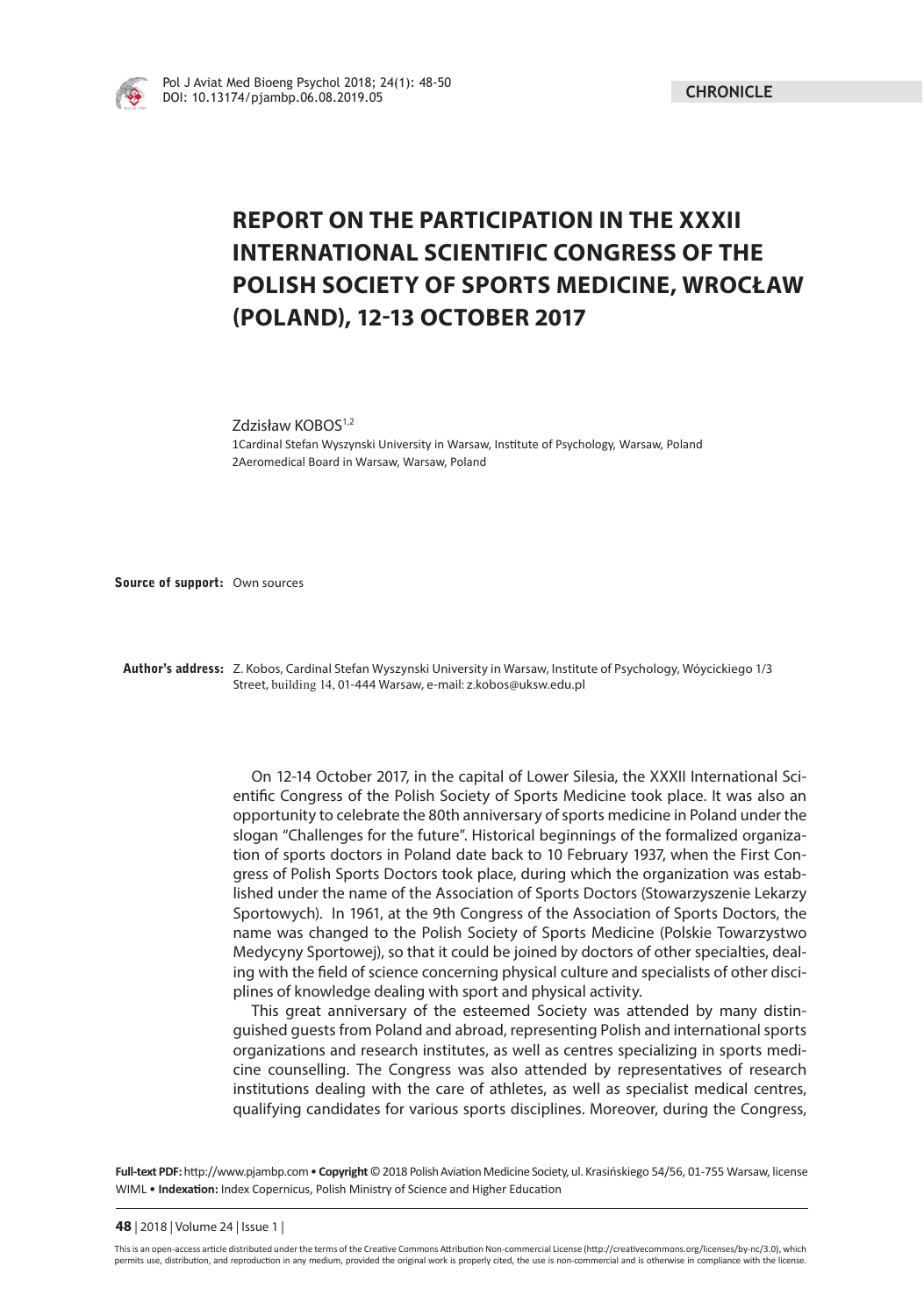presentations of medical equipment used for diagnostics and health rehabilitation of athletes were provided.

The scientific partners of the Congress were several scientific societies, including, among others: International Federation of Sports Medicine (FIMS), European Federation of Sports Medicine Association (EFSMA), Polish Arthroscopic Society, Polish Society for Obesity Research, Polish Society of Spine Surgery, Polish Society of Physiotherapy, Polish Society of Family Medicine, Polish Hyperbaric Medicine and Technology Society, Polish Muscles, Ligaments and Tendons Society, Łódź Branch of the Polish Genetic Society.

The jubilee Congress was also attended by representatives of the Polish Academy of Sciences. Thus, the Committee of Rehabilitation, Physical Education and Social Integration of the Polish Academy of Sciences was represented by its president – Prof. Krzysztof Klukowski, M.D., PhD. The patronage of the Congress was taken by the President of the Polish Society of Sports Medicine – Andrzej Bugajski, M.D., PhD and the Director of the Central Sports Medicine Center, Chairman of the Medical Committee of the Polish Olympic Committee -Hubert Krysztofiak, M.D., PhD.

The sessions of the Congress were a multidisciplinary meeting of doctors, rehabilitators, psychologists, representatives of science of nutrition and wellness, as well as trainers and coaches. After the official welcome of the quests and participants of the Congress, inaugural presentations of representatives of international sports organizations as well as artistic performances took place. The substantive part of the Congress consisted of lectures during specialist sessions, poster sessions and workshops presenting the aspects of practical care of athletes and physically active people, doing or engaged in recreational physical activity.

Foreign lecturers who came to Wrocław and spoke during plenary sessions included: Prof. Fabio Pigozzi – President International Federation of Sports Medicine FIMS, Dr Andre Debruyne – President European Federation of Sports Medicine Associations EFSMA, Prof. Martial Saugy from the Center of Research & Expertise in Anti-doping Sciences, University of Lausanne (Switzerland), Prof. Ulrich Schneider from the Centre for Regenerative Medicine, Tegernesee (Germany), Prof. Keiko Ikemoto from the Fukushima Medical University (Japan), Dr Zbigniew Brodziński from the Dubai Bone & Joint Centre MBR University Medical Cluster (UAE), Dr William Galway from the Hospital for Special Surgery in New York (USA), Dr Helmut Diers – Visiting Professor from the Johannes Gutenberg University Mainz (Germany), University Medical Centre Department of Orthopedics and Orthopedic Surgery Biomechanics & Motion Analysis.

In the next part of the Congress, papers during specialist sessions were delivered by representatives of Polish and foreign specialist medical centres and scientific centres: Poznan University of Physical Education, Eugeniusz Piasecki in Poznań, Jerzy Kukuczka Academy of Physical Education in Katowice, University of Physical Education in Warsaw, Gdańsk University of Physical Education and Sport, Jozef Pilsudski University of Physical Education in Warsaw Faculty in Biala Podlaska, University School of Physical Education in Wrocław, Central Sports Medicine Centre, MARKMED Rehabilitation Centre, Maria Sklodowska-Curie Institute – Oncology Centre in Warsaw, Centre of Rehabilitation and Medical Education in Wroclaw, Centre for Regenerative Medicine in Tegernsee (Germany), Paediatric Centre in Sosnowiec, Centre of Rehabilitation and Medical Education in Wroclaw, eMKa Med Medical Centre in Wroclaw, Regional Centre of Sports Medicine SPORTVITA in Bydgoszcz, Institute of Biomedical Engineering, Dresden University of Technology (Germany), Polish Institute of Sport in Warsaw, Mossakowski Medical Research Centre of the Polish Academy of Sciences in Warsaw, Department of Neurosurgery in Sosnowiec, St. Luke's Clinic in Bielsko-Biała, Ministry of Sport and Tourism of the Republic of Poland, Ministry of Health of the Republic of Poland, Józef Rusiecki Olsztyn University College, Wiktor Dega Orthopaedic and Rehabilitation Clinical Hospital in Poznan, University of Medical Sciences, Medical Centre in Pabianice, Lublin University of Technology, Gdansk University of Technology, Regional Military Aviation Medicine Commission in Warsaw, LEKMED Hospital in Warsaw, District Hospital of Orthopedics and Trauma Surgery Piekary Slaskie, Stationary Rehabilitation Centre in Zgorzelec, Medical University of Silesia, Wroclaw Medical University, University of Lausanne (Switzerland), University of Wroclaw, Medical University of Łódź, University of Zielona Góra, University of Rzeszów, Jan Kochanowski University in Kielce Norbert Barlicki University Teaching Hospital No. 1 of the Medical University in Łódź, University of Warsaw, Medical University in Lublin, Jagiellonian University Medical College in Cracow, Cardinal Stefan Wyszyński University in Warsaw, Medical University in Warsaw, St. Barbara Specialist Province Hospital in Sosnowiec, Military Institute of Aviation Medicine in Warsaw, Higher School of Physiotherapy in Wroclaw, Karol Marcinkowski Provincial Clinical Hospital in Zielo-